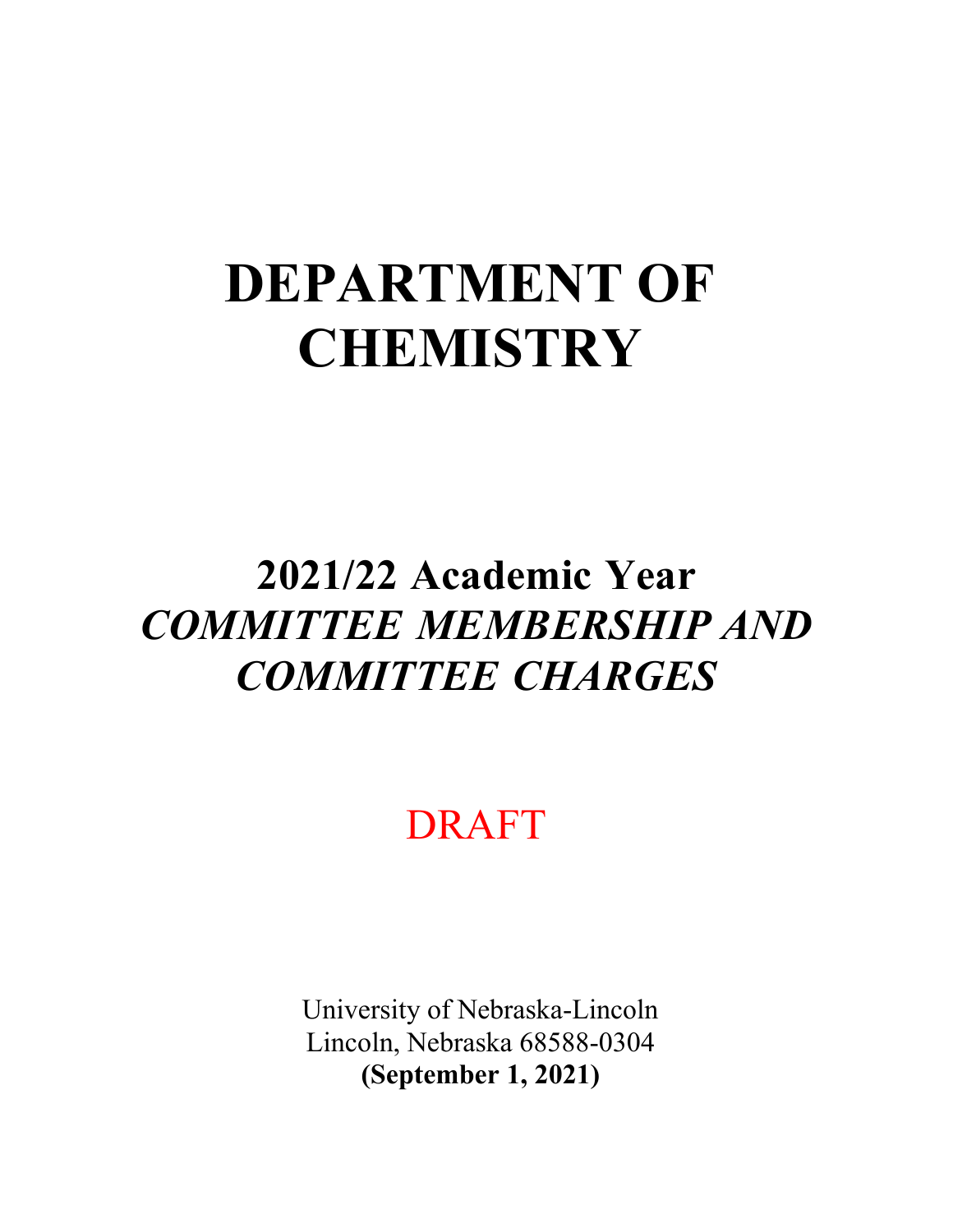## **ADMINISTRATIVE OFFICERS**

| <b>DEPARTMENT CHAIR:</b>                                                              | Professor Jody Redepenning                                                           |
|---------------------------------------------------------------------------------------|--------------------------------------------------------------------------------------|
| <b>VICE CHAIR:</b>                                                                    | Professor Liangcheng Du                                                              |
| <b>CHIEF UNDERGRADUATE ADVISOR:</b>                                                   | Professor Hui Li                                                                     |
| <b>CHEMICAL HYGIENE OFFICER, SAFETY</b><br><b>DIRECTOR AND EMERGENGIES:</b>           | Professors Martha Morton                                                             |
| <b>COORDINATOR OF GENERAL CHEMISTRY:</b>                                              | Professor Jason Kautz                                                                |
| <b>NEBRASKA CENTER FOR MASS</b><br><b>SPECTROMETRY:</b>                               | Professor Eric Dodds (Director)                                                      |
| <b>RESEARCH INSTRUMENTATION FACILITY:</b>                                             | Professor Martha Morton (Director)                                                   |
| UNDERGRADUATE INSTRUMENT CENTER<br><b>DIRECTOR:</b>                                   | <b>Thomas Smith</b>                                                                  |
| <b>BUSINESS MANAGER:</b>                                                              | Dodie Eveleth                                                                        |
| <b>BUILDING COORDINATOR:</b>                                                          | Dodie Eveleth                                                                        |
| <b>FINANCIAL MANAGER:</b>                                                             | <b>TBA</b>                                                                           |
| <b>LIBRARY REPRESENTATIVE:</b>                                                        | Professor Andrzej Rajca                                                              |
| <b>STRATEGIC RESEARCH FUNDING</b><br><b>COORDINATOR:</b>                              | Dr. Terry Haverkost                                                                  |
| <b>UNDERGRADUATE LAB MANAGER:</b>                                                     | Jessica Periago                                                                      |
| <b>DIVISION COORDINATORS</b><br><b>Organic and Chemical Biology:</b> Joseph Yesselman | <b>Analytical:</b> Robert Powers<br>Inorganic: Alex Sinitskii<br>Physical: Xiao Zeng |
| <b>STUDENT ACS AFFILIATE ADVISOR:</b>                                                 | Professor Alena Moon                                                                 |
| PLU FACULTY ADVISOR:                                                                  | <b>Professor Robert Powers</b>                                                       |
| IT AND HIGH PERFORMANCE COMPUTING<br><b>SUPPORT &amp; ELECTRONICS:</b>                | Drs. Jun Wang and Kurt Wulser                                                        |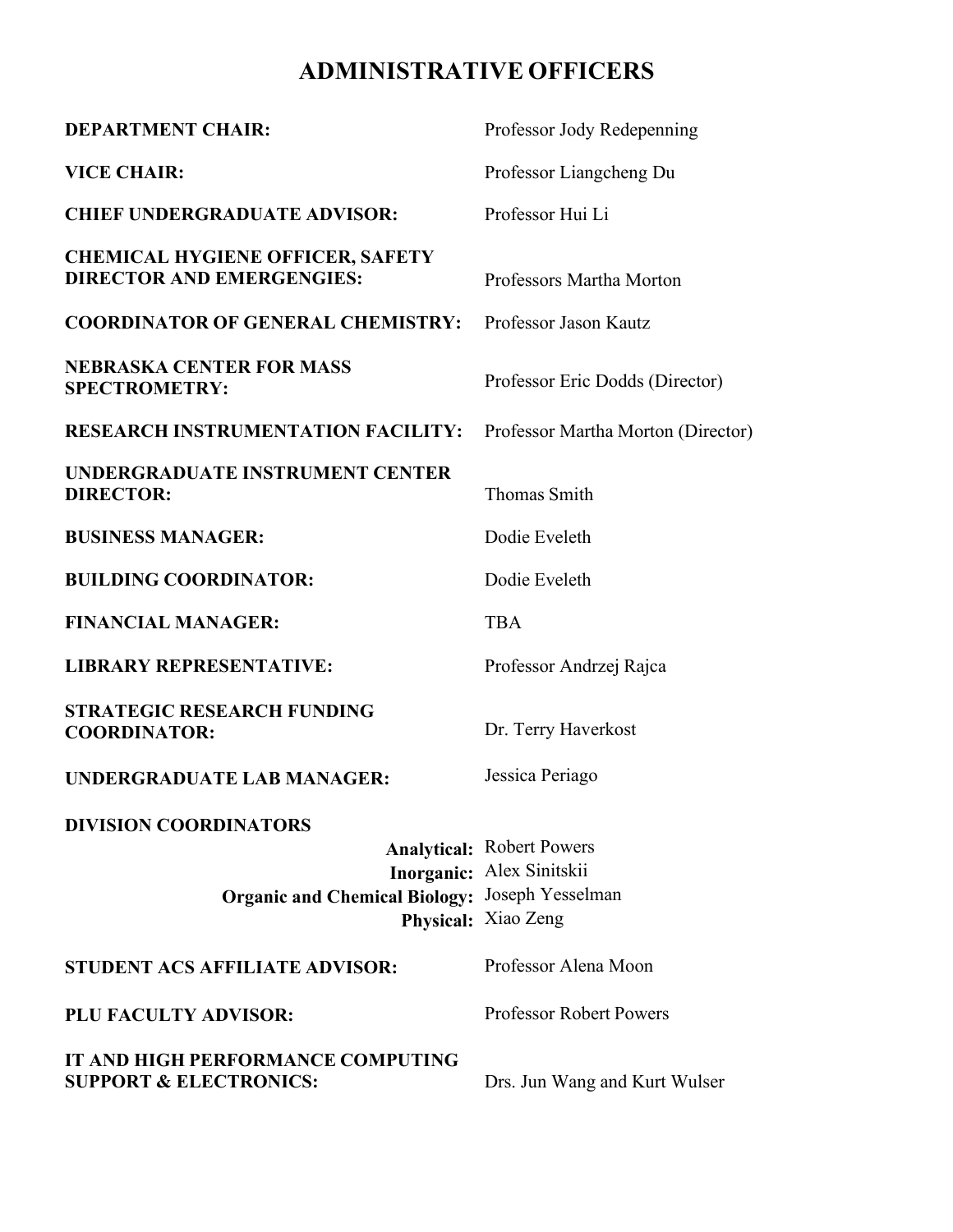#### **EXECUTIVE COMMITTEE**

Professors Jody Redepenning (Chair), Jiantao Guo (2022), Barry Cheung (2022), Robert Powers (2023), Alex Sinitskii (2023), Liangcheng Du (*ex officio* as Vice-Chair).

CHARGE TO THE COMMITTEE: Provide confidential advice and carry out other duties as requested by the Chair and as required by the bylaws.

#### **AWARDS AND SCHOLARSHIP COMMITTEE**

Professors Xiao Cheng Zeng (Chair), Jason Kautz, Steve Morin, Alena Moon, Liangcheng Du, Catherine Eichhorn, and Joseph Yesselman.

CHARGE TO THE COMMITTEE: (1) Nominate deserving faculty for various college and university awards, including Arts and Sciences Distinguished Teaching Award, Outstanding Teaching and Instructional Creativity (OTICA), Arts and Sciences Research Awards, Outstanding Research and Creative Activity (ORCA), Dean's Award for Excellence in Graduate Education, and named professorships. (2) Work with the Chair's office to nominate deserving faculty for various regional and national awards (e.g., the Midwest Regional ACS Award, National ACS awards, Sloan, Searle, Dreyfus, AAA Fellow, ACS Fellow nominations, etc.). (3) Oversee the nomination process, selection and awarding of the Department Graduate and Undergraduate Research and Teaching Awards. (4) Organize and manage the awarding of department scholarships and applications for University-wide scholarships (e.g. Milton Mohr, Upson). (5) Nominate students for the Graduate Research and Teaching Awards. Deadline for nominations for Office of Graduate Studies Outstanding GTA and GRA Awards is October [\(http://www.unl.edu/gradstudies/facstaff/nominations.shtml\). T](http://www.unl.edu/gradstudies/facstaff/nominations.shtml))he presentation of the awards should be timed for early December and should be coordinated with the colloquium chair. The nomination format should follow closely that used by the College of Arts and Sciences. (6) Actively pursue opportunities for recognition of undergraduate and graduate students with national awards.

#### **CHEMISTRY DAY COMMITTEE**

Professors Mark Griep (Chair), Rick Hartung, Jason Kautz, Rebecca Lai, Steve Morin, Sarah Woodman (Business Manager, Building Coordinator), Sloane Cornelius (Resource Center), Parker Robinson (Recruiting and Communications Coordinator).

CHARGE TO THE COMMITTEE: Develop and implement the annual Chemistry Day outreach and recruiting event.

#### **COLLOQUIUM COMMITTEE**

Professors Jiantao Guo (2012), Eric Dodds (2013), Alex Sinitskii (2014), Jian Zhang (2016), and Steve Morin (2018), Alena Moon (2019), Hui Li (2020), Yinsheng Guo (2021), James Checco (2022).

#### POLICIES, PROCEDURES AND CHARGE TO THE COLLOQUIUM COMMITTEE:

The colloquium chair's duties are summarized below. The position of colloquium chair begins the year prior to the stated term. Thus, a chair named for spring 2009 would begin selecting and inviting speakers by spring 2008 (in reality, some of the award lecture chairs may need to employ even greater preparation). The colloquium chair is responsible for coordinating submission of Research Council Visiting Scholar funding applications; deadlines and forms can be found on the Office of Research web page. During the designated year, the chair is responsible for overseeing enrollment/attendance for the associated graduate course (Chem 990), overseeing all local arrangements for the visitors, and arranging for a projectionist. The colloquium chair is also responsible for reminding the host faculty member to arrange the "student visit time". The host faculty member is responsible for choosing the "student visit time" and for ensuring good participation in the student time.

#### SEMINAR MEAL REIMBURSEMENT POLICY:

Participants for meals should include speaker, host and up to two faculty members. If you have more than four individuals and the amount exceeds the stated limit, you will be responsible to collect from the other faculty members and pay for that amount. The University Foundation requires an itemized meal receipt from restaurants

That identifies exactly what was ordered by each member in the party. PLEASE REQUEST THIS RECEIPT; YOUR REIMBURSEMENT IS NOT POSSIBLE WITHOUT AN ITEMIZED RECEIPT.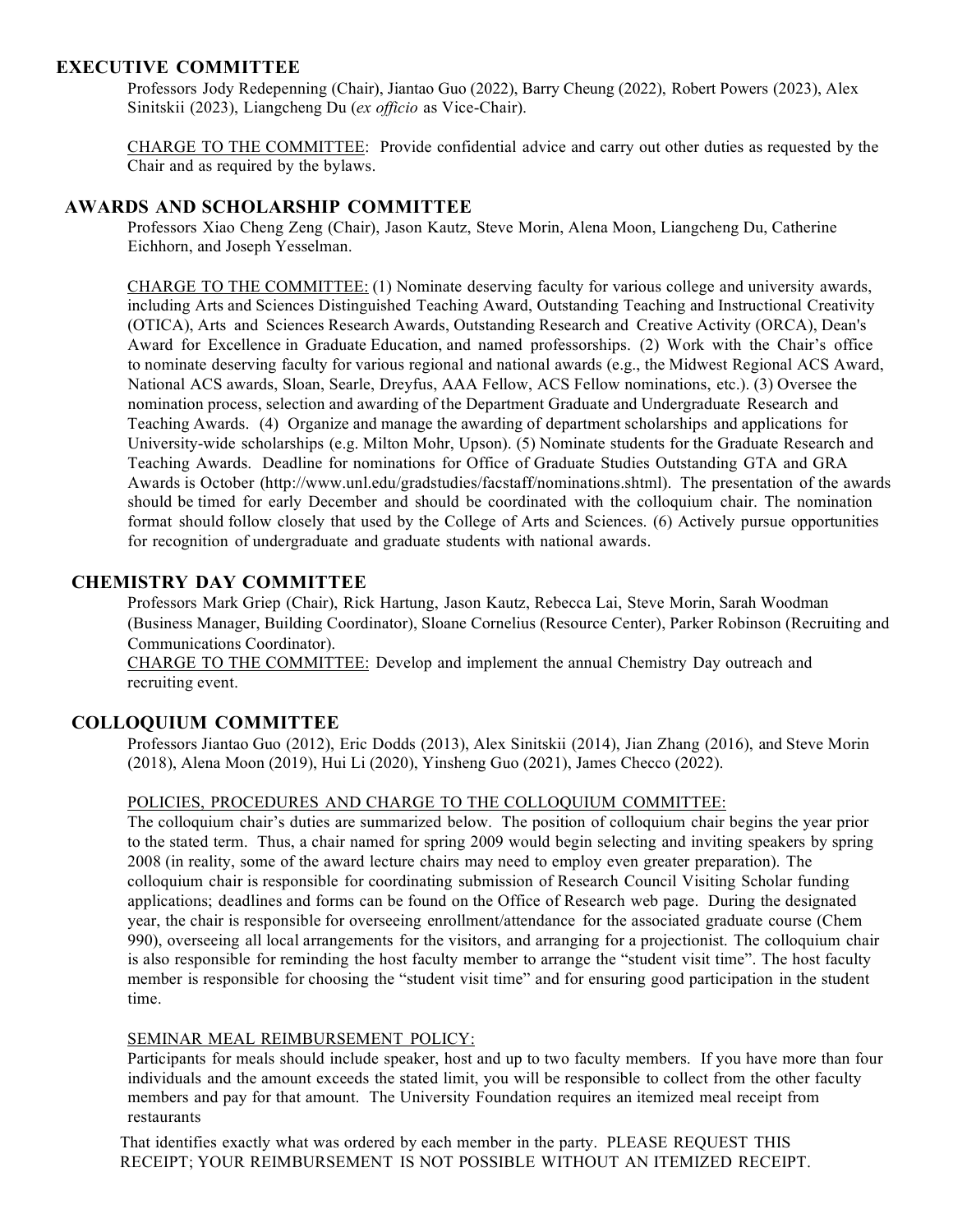**LUNCH:** Reimbursement limit is **\$60** (excluding tax and gratuity).

**DINNER:** Reimbursement limit is **\$40/person** (excluding tip and tax), to include the speaker and maximum of three faculty. Maximum of \$40 for alcoholic beverages can be purchased in addition to the meal.

#### *NOTE: If you choose a restaurant that is not direct billed to the department, the limits identified above still apply. If you go over the limit, faculty members will be responsible for that amount.*

Colloquium honoraria and travel reimbursements: We pay speaker's meals on campus and direct bill the hotel and airfare. We give \$250 as both a small honorarium and to cover any incidental expenses (parking, mileage or airport shuttle, snacks end route, etc.). Please word the invitation to visit to clearly indicate "airfare and local accommodations are typically direct billed to the department and, in addition, you will receive a \$250 as an honorarium and to cover any incidental travel expenses." Of course, the incidental expenses may on occasion exceed \$250 (i.e. a rental car, a hotel bill they paid out of pocket, etc.). If so, we will cover all of these "big expenses" and give the \$250 for incidentals.

#### **COMBINED SHOP COMMITTEE**

Professors Barry Cheung, Yinsheng Guo, Kurt Wulser and another faculty member from Physics Department (Chair to stay in Physics).

CHARGE TO THE COMMITTEE: Advise Chemistry and Physics chairs and business managers on procedures and policies. Oversee hiring within shop. Review policy on charges and priorities for chemistry.

#### **CURRICULUM COMMITTEE**

Professors Mark Griep (Chair), Jason Kautz, Hui Li, Eric Malina, Alena Moon, Kaitlin Ferris, one graduate student and one undergraduate student (named by Committee) and Barry Cheung (*ex officio,* Grad Committee Chair).

CHARGE TO THE COMMITTEE: (1) Review the current curriculum and develop proposals for new programs and courses for faculty consideration. (2) Review proposals for new and revised courses. The committee may also provide technical assistance to faculty proposing new or revised courses, but this assistance does not guarantee a favorable review of the finished proposal. (3) Analyze, adjusting if necessary, co-requisites,

prerequisites and published descriptions for chemistry courses. Recommend and execute additions or changes to ACE status for chemistry courses as needed. (4) Monitor the undergraduate chemistry curriculum with respect to departmental, university and American Chemical Society guidelines. Suggest improvements in overall curriculum. (5) Require a report and specific proposal to the faculty at the November faculty meeting. Work with Chair's office on internal and external proposals for improvement of undergraduate lecture and laboratory instruction.

#### **FACULTY REVIEW SUBCOMMITTEES**

Professor James Checco – Professors David Hage (Chair), Jiantao Guo, Liangcheng Du Professor Barry Cheung – Professors Robert Powers (Chair), Xiao Cheng Zeng, Alexander Sinitskii Professor Eric Dodds – Professors Robert Powers (Chair), Liangcheng Du, David Hage Professor Catherine Eichhorn – Professors Mark Griep (Chair), Robert Powers, Eric Dodds Professor Jiantao Guo – Professors Liangcheng Du (Chair), Robert Powers, Andrzej Rajca Professor Yinsheng Guo – Professors Xiao Cheng Zeng (Chair), Stephen Morin, Alexander Sinitskii Professor Rebecca Lai – Professors David Hage (Chair), Liangcheng Du, Mark Griep Professor Hui Li – Professors Xiao Cheng Zeng (Chair), Alex Sinitskii, Andrzej Rajca Professor Eric Malina – Professors Mark Griep (Chair), Eric Dodds, Jason Kautz Professor Alena Moon – Professors Mark Griep (Chair), Rebecca Lai, Eric Dodds Professor Stephen Morin – Professors David Hage (Chair), Alexander Sinitskii, Andrzej Rajca Professor Martha Morton – Professors Robert Powers (Chair), Liangcheng Du, Andrzej Rajca Professor Joseph Yesselman – Professors Robert Powers (Chair), Hui Li, Rebecca Lai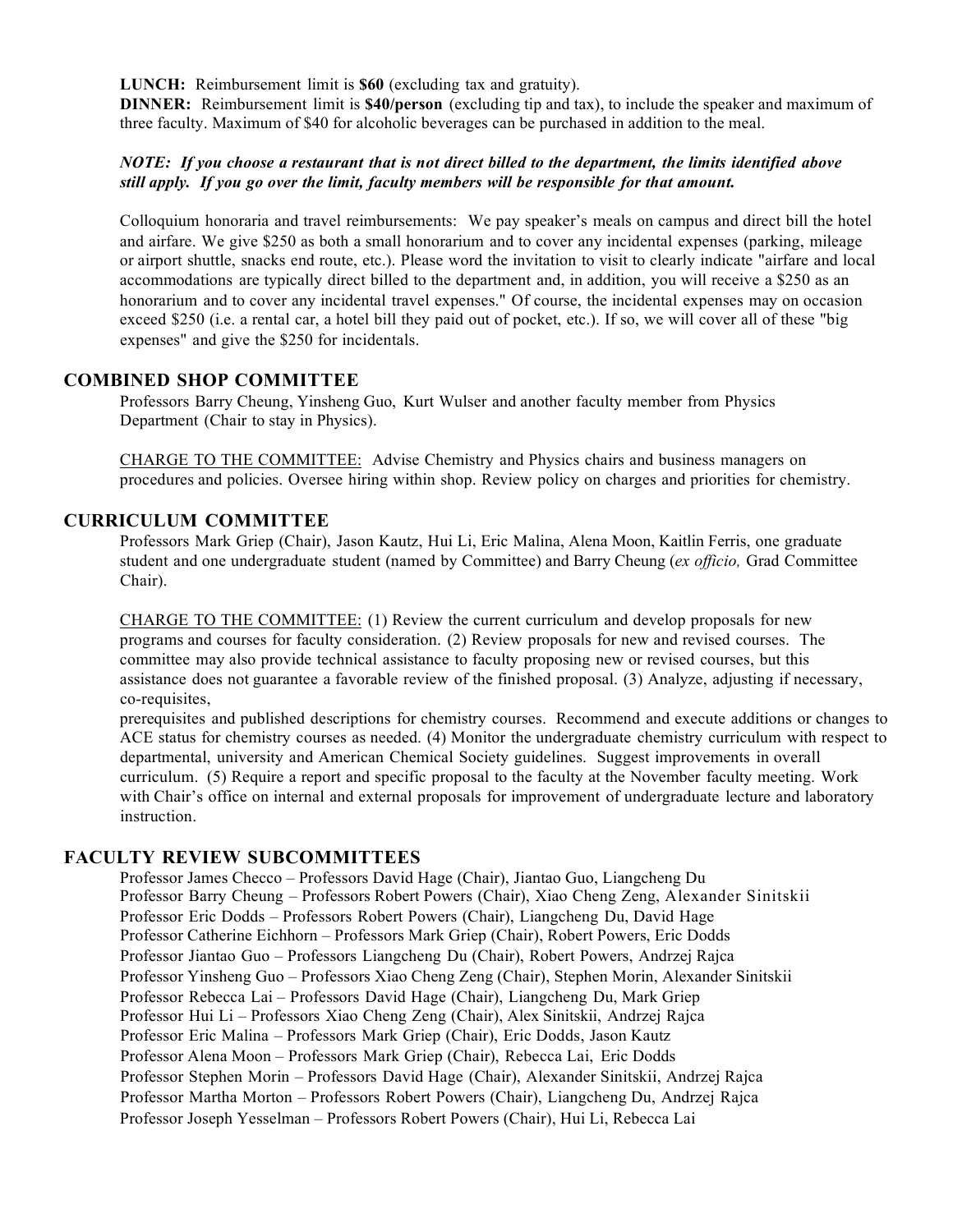CHARGE TO THE COMMITTEES: Observe deadlines for submitting recommendations for reappointments, promotions, and tenure. Subcommittee Chairs are responsible for submitting the appropriate committee reviews and recommendations to the Department Chair on a timely basis on behalf of the faculty member. The faculty member under review is responsible for the timely submission of materials required for evaluations, and is expected to observe and remind their Subcommittee Chair of deadlines. Both parties are responsible for the relevant content available on the college website [\(http://ascweb.unl.edu/adminresources/index.html\).](http://ascweb.unl.edu/adminresources/index.html)) Please note that all faculty review subcommittees to careful consider submitted grant proposals, grant reviews, submitted manuscripts, manuscript reviews, annual citations to work published from UNL, and the accumulated h-index related to research at UNL as part of their evaluation.

#### **GRADUATE RECRUITING AND ADMISSIONS COMMITTEE**

Professors Steve Morin (Chair), Yinsheng Guo, Catherine Eichhorn, Parker Robinson (Recruiting and Communications Coordinator), Barry Cheung (*ex officio* Graduate Committee), Jody Redepenning (ex officio Departmental Chair).

CHARGE TO THE COMMITTEE: (1) Develop and implement strategies for recruiting graduate students, particularly US citizens and permanent residents. (2) Work with Recruiting Coordinator to revise and update recruitment-related departmental web pages, brochures, leaflets, and letters. (3) Recommend applicants to the Graduate Committee Chair and Graduate College for admission.

#### **GRADUATE COMMITTEE**

Professors Barry Cheung (Chair, inorganic physical), Alena Moon (chemed), David Hage (bio/analytical), James Checco (organic), Robert Powers (bio/analytical), Steve Morin (*ex officio* Graduate Admissions, non-voting), Jody Redepenning (ex officio Department Chair, non-voting).

CHARGE TO THE COMMITTEE: (1) Execute the policies and procedures of the Graduate College as set forth in the Graduate Studies Bulletin. Implement the rules and requirements for graduate studies in Chemistry as set forth in the departmental Red Book. Work with faculty and students to encourage adherence to both Graduate Studies and Departmental procedures. (2) Monitor the graduate program with regards to graduate student recruitment, quality, retention, and morale. (3) Review the Red Book, updating as necessary. (4) Take the lead along with the Graduate Recruiting Coordinator in organizing the August Orientation week schedule for incoming graduate students. (5) Take the lead in developing or exploring development of Chem 898A, B&D.

#### **LECTURESHIP COMMITTEES**

**Dewey-Kelly Lecture (Chemistry/Biology Interface)** – Professors Jiantao Guo (Chair), Mark Griep **Hamilton Award Lecture (Organic)** - 2019 Award lecture: James Takacs (2019, Pat Dussault (2020), TBA (2021) **IAB Lecture –** consult with Norton Peet (Chair, IAB) **LiCor Award Lecture** – (awaiting availability of funds) **Merski Memorial Lecture (Physical)** – Professors Barry Cheung (Chair), Xiao Zeng **M.L. Gross Award Lecture (Mass Spectrometry)** – Professors Eric Dodds (Chair) **Militzer-Georgi Lecture (Chemical Biology)** – alternates between Chemistry and SBS: Mark Griep **NC3 Lecture –** Professors Xiao Cheng Zeng (Chair), Hui Li **PLU Lectureship –** PLU graduate student organization (Professor Robert Powers, advisor) **Rieke Award Lecture –** Professors Jody Redepenning (Chair), Yinsheng Guo, Alex Sinitskii **Sommer Award Lecture** – Professor Rebecca Lai **Stiefvater Memorial Lecture (Organometallics)** –Professor James Takacs **Streck Award Lecture (Clinical Chemistry/Chemical Biology)** – David Berkowitz **Washburn Lecture (Physical)** –Professor Xiao Cheng Zeng

CHARGE TO THE COMMITTEE: Each Lectureship Committee Chair should select a lecturer in accordance with the lectureship guidelines and work with the colloquium chair to schedule the lecture.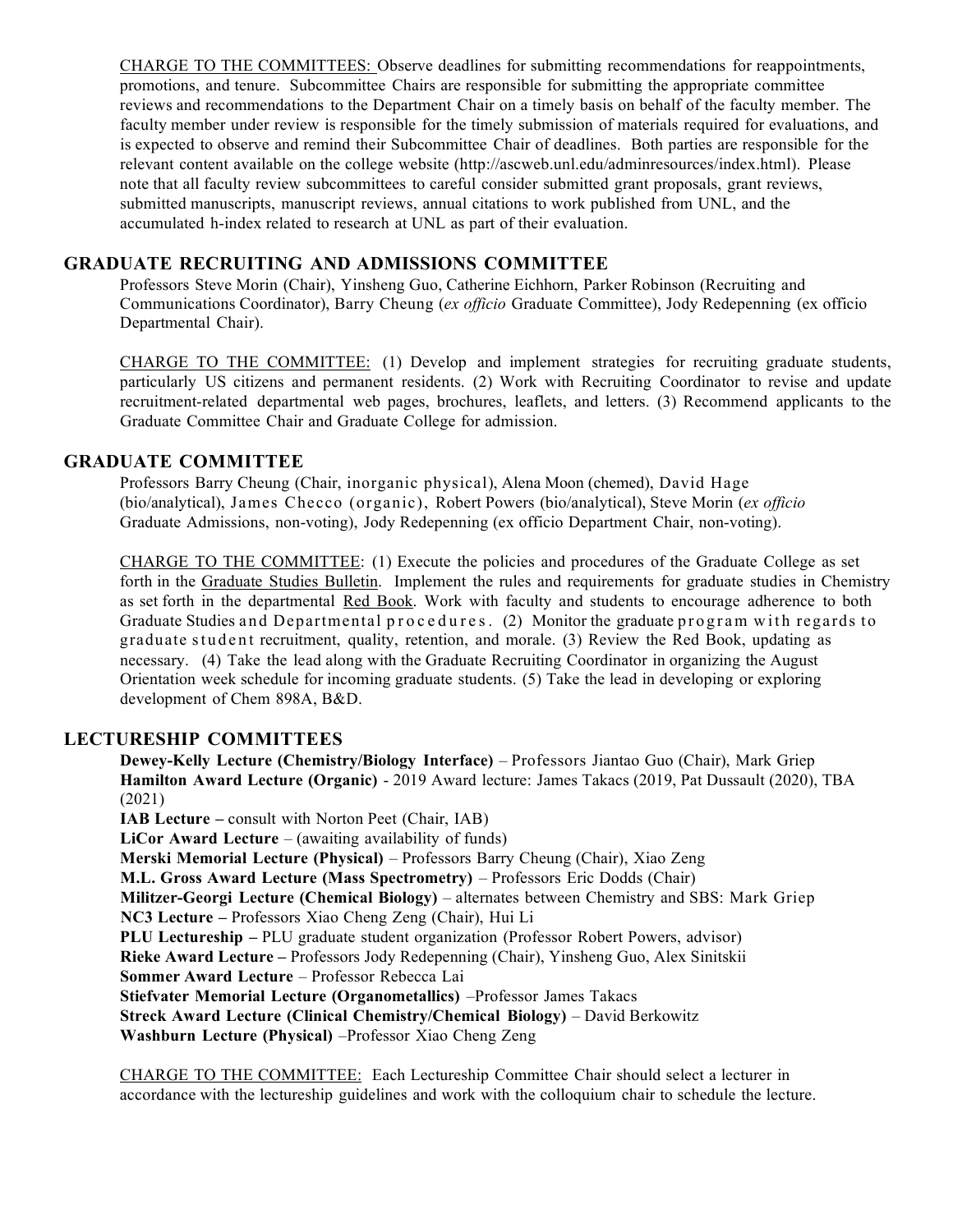#### **PROGRAM ASSESSMENT COMMITTEES**

Professors Rebecca Lai (Chair for Graduate Students), Hui Li (Chair for Undergraduates), Eric Malina (Chair for ACE, assist with both grad and undergrad)

CHARGE TO THE COMMITTEE: (1) Generate electronic version (perhaps web-based) of assessment forms (2) Evaluate the effectiveness of the current assessment methods and, if necessary, revise the procedures. (3) Annually assess the graduate and undergraduate chemistry programs and discuss the results with faculty each year. (4) Furnish required reports to the Department Chair for submission to the college assessment committee.

#### **RESEARCH INSTRUMENTATION ADVISORY COMMITTEE**

Professors Martha Morton (Chair), James Checco, Eric Dodds, Yinsheng Guo, Robert Powers, Andrzej Rajca, Alexander Sinitskii, and Terry Haverkost (Strategic Research Funding Coordinator)

CHARGE TO THE COMMITTEE: Oversee departmental research instrumentation; examine instrumentation use and potential needs. Please pay special attention to the NSF MRI and DoD DURIP program. Involve the faculty in grant decision making and an annual report to the faculty is expected at the April faculty meeting.

#### **SAFETY AND ENVIRONMENT COMMITTEE**

Professors Jiantao Guo (Co-Chair), Martha Morton (Co-Chair), Catherine Eichhorn, Yinsheng Guo, Richard Hartung, Alexander Sinitskii, Mark Helle (Chemical and Laboratory Safety Specialist), Jessica Periago (Lab Manager), Liangcheng Du (*ex officio,* Vice Chair).

CHARGE TO THE COMMITTEE: (1) Instruct graduate students, faculty, postdoctoral associates, staff and undergraduate research students on university and departmental safety procedures. Plan ahead for effective safety programs for short-term researchers (for example, REU students). (2) Develop and implement departmental communication plan to assure quick notification to all occupants of Hamilton Hall in case of an emergency of any kind. (3) Update Department Safety Manual, both in print and on the web. (4) Conduct, as needed, inspections of part or all of Hamilton Hall; work with EHS to help "decommission" vacated lab space. (5) Oversight of autoclave, dishwashing, cold rooms, and cell culture facilities and operation.

#### **UNDERGRADUATE GRADE APPEALS COMMITTEE**

Professors Eric Malina (Chair), Richard Hartung, Jason Kautz, Hui Li, one graduate student and one undergraduate chemistry major appointed by the committee chair.

CHARGE TO THE COMMITTEE: (1) Respond to any grade appeals received. (2) Establish a procedure for changing a grade on the basis of an appeal. (3) Develop a uniform "grade appeals statement" for use on departmental course syllabi.

#### **WEB OVERSIGHT COMMITTEE**

Professor Steve Morin (Co-Chair), Alex Sinitskii, Joseph Yesselman, Jun Wang (Electronics & IT), Terry Haverkost (Strategic Research Funding Coordinator), Parker Robinson (Recruiting and Communications Coordinator).

CHARGE TO THE COMMITTEE: Oversee and coordinate efforts to update and improve departmental web pages and web presence. Chemistry Day outreach activities; Chemistry Majors website; Chemistry Resource Center website.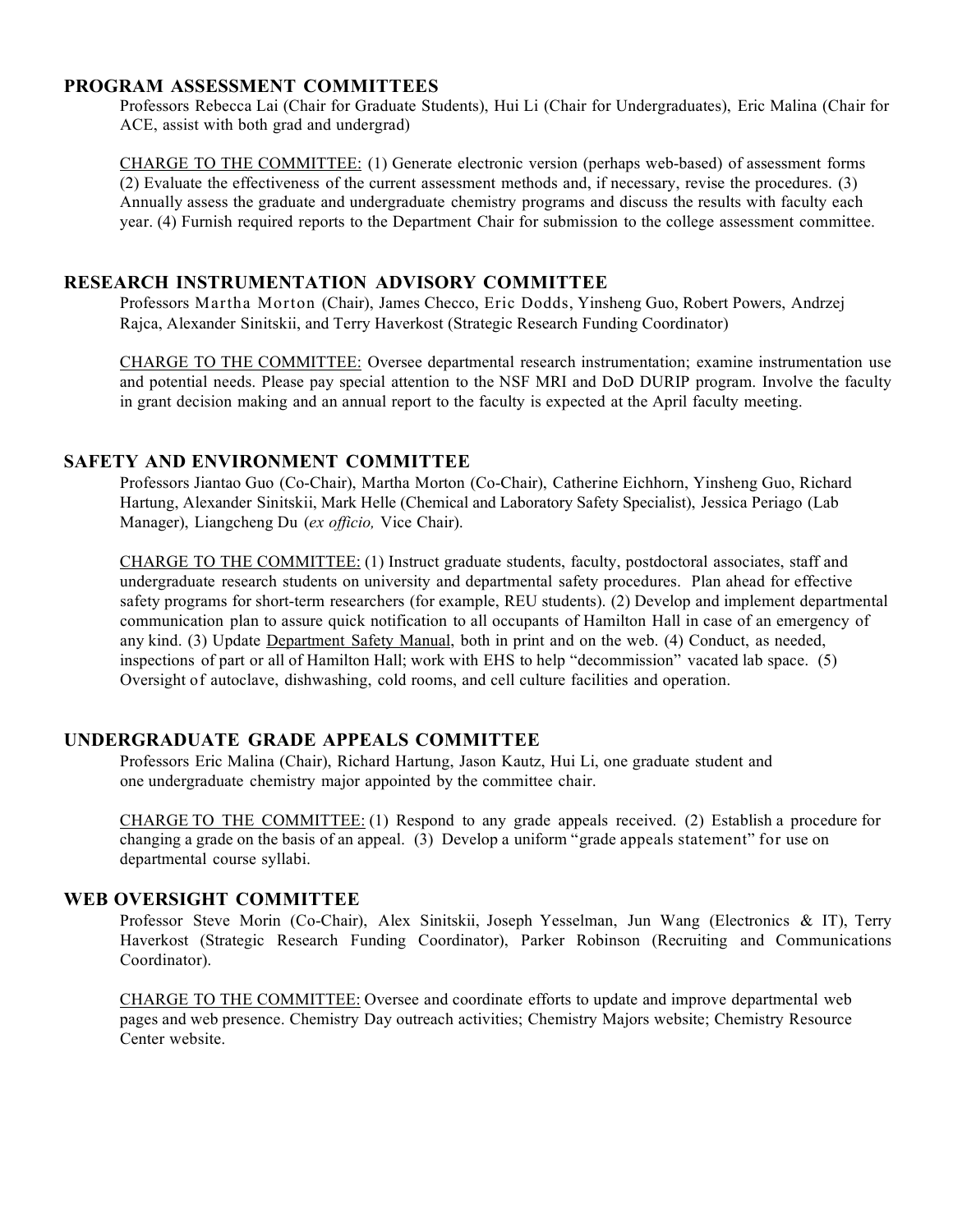#### **AD HOC COMMITTEES:**

#### **ad hoc GAANN GRANT PROPOSAL COORDINATION COMMITTEE (if there is a solicitation)**

Professors Rebecca Lai (Chair), Eric Dodds, Terry Haverkost (Strategic Research Funding Coordinator), Barry Cheung (Graduate Chair, ex officio), Jody Redepenning (Department Chair, ex officio).

CHARGE TO THE COMMITTEE: (1) Monitor the Department of Education web site for the call for proposals (2) Lead activities for the submission of a competitive GAANN grant proposal.

#### **ad hoc GRADUATE FELLOWSHIP COMMITTEE**

Professors Steve Morin (Graduate Admissions Chair), Barry Cheung (Graduate Committee Chair), Jody Redepenning (Department Chair).

CHARGE TO THE COMMITTEE: Select recipients for Departmental Graduate Student Fellowships.

#### **ad hoc REU GRANT MANAGEMENT COMMITTEE**

Professors Mark Griep (Chair), Alena Moon, and one graduate student to be named by the committee and Terry Haverkost (Strategic Research Funding Coordinator).

CHARGE TO THE COMMITTEE: (1) Solicit applications and select REU students; (2) Organize and manage REU summer research programs; (3) Actively pursue renewal of the grant.

#### **ad hoc BUILDING SAFETY AND INFRASTRUCTURE COMMITTEE**

Professors Jody Redepenning (Chair), Joseph Yesselman, Jiantao Guo, Martha Morton; Brenda Osthus (EHS), Eleanor Rogan (UNMC), Lorena Baccaglini (UNMC), Chandran Achutan (UNMC).

#### **DIVISION ROSTER (INCLUDING JOINT APPOINTMENTS)**

#### **ANALYTICAL CHEMISTRY:**

Professors Eric Dodds, David Hage, Rebecca Lai, Steve Morin, Robert Powers, Jody Redepenning **Joint Appointments**: Professor Marjorie Langell (Emeritus), Kevin Van Cott (courtesy), Joseph Yesselman

#### **CHEMBIO/BIOPHYS:**

Professors David Berkowitz, James Checco, Liangcheng Du, Catherine Eichhorn, Mark Griep, Jiantao Guo, Lawrence Parkhurst, Robert Powers, Joseph Yesselman

**Joint Appointments:** Professors David Hage, Gerard Harbison (Emeritus), Kenneth Nickerson (courtesy), James Van Etten (courtesy)

#### **INORGANIC CHEMISTRY:**

Professors Marjorie Langell (Emeritus), Alex Sinitskii, George Sturgeon (Emeritus), Jian Zhang **Joint Appointments**: Jody Redepenning, James Takacs (Emeritus)

#### **ORGANIC CHEMISTRY:**

Professors David Berkowitz, Liangcheng Du, Patrick Dussault, Jiantao Guo, Charles Kingsbury (Emeritus), Andrzej Rajca, Reuben Rieke (Emeritus), James Takacs (Emeritus) **Joint Appointments:** Professors James Checco, Jian Zhang, Andrea Holmes (adjunct), Li Tan

(courtesy)

#### **PHYSICAL CHEMISTRY:**

Professors Barry Cheung, Craig Eckhardt (Emeritus), Yinsheng Guo, Gerard Harbison (Emeritus), Marjorie Langell (Emeritus), Hui Li, Lawrence Parkhurst (Emeritus), Xiao Cheng Zeng

#### **CHEMISTRY EDUCATION:**

Professors Mark Griep, Jason Kautz, Eric Malina, Alena Moon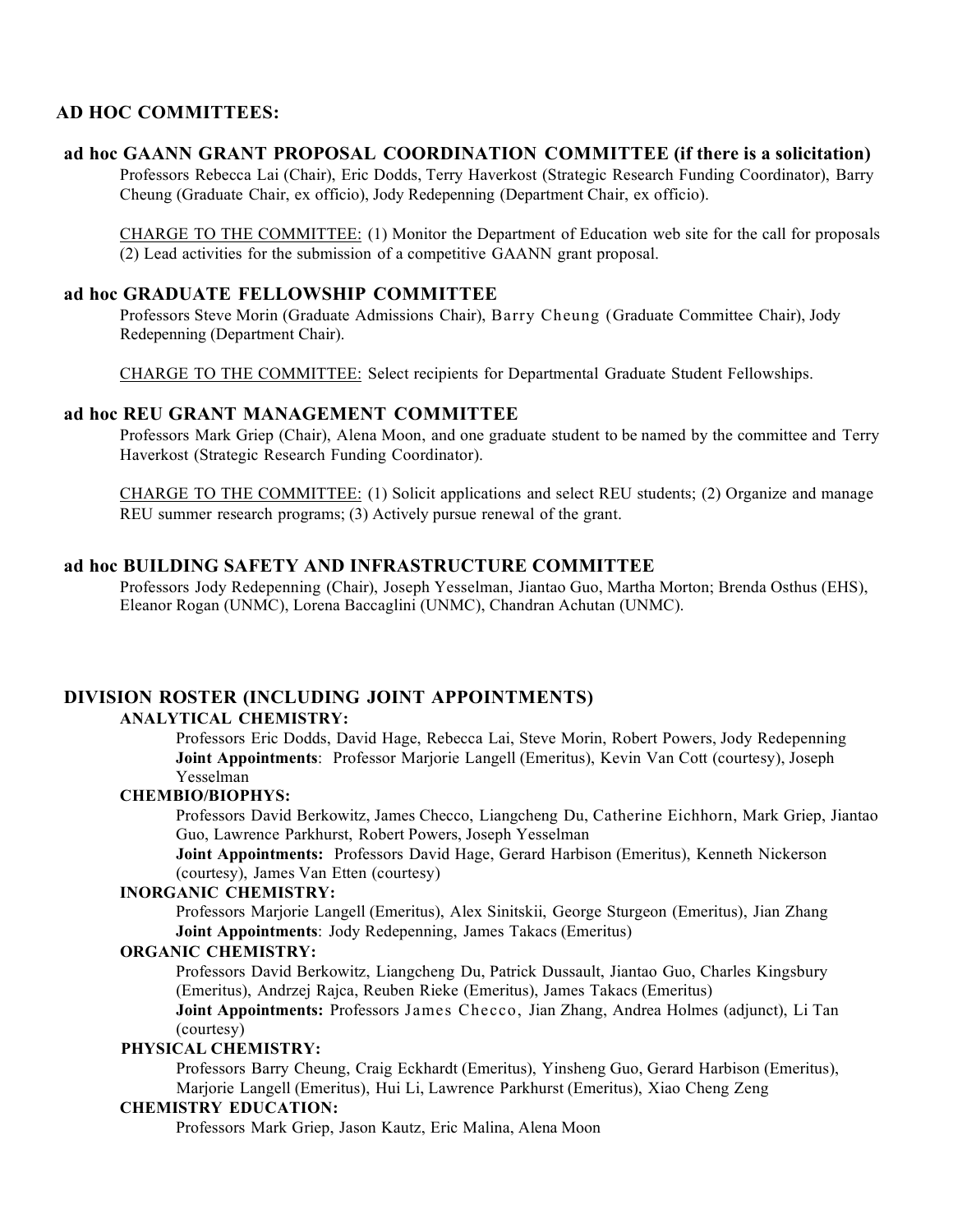#### **INTERDISCIPLINARY GROUPS AND CENTERS**

#### **Environmental Toxicology Program**

Professors David Hage (Coordinator), David Berkowitz, Pat Dussault, James Takacs (Emeritus)

#### **Microbiology Initiative**

Professors Liangcheng Du, Pat Dussault, Mark Griep

#### **Nebraska Center for Mass Spectrometry**

Professor Eric Dodds (Director of Services)

#### **Nebraska Center for Materials and Nanoscience**

Professors David Berkowitz, Barry Cheung, Pat Dussault, Craig Eckhardt (Emeritus), Gerard Harbison (Emeritus), Rebecca Lai, Marjorie Langell (Emeritus), Hui Li, Steve Morin, Andrzej Rajca, Jody Redepenning, Alexander Sinitskii, James Takacs (Emeritus), Xiao Cheng Zeng, Jian Zhang

#### **Nebraska Center for Virology**

Professors David Hage, Lawrence Parkhurst

#### **Nebraska Redox Biology Center**

Professor Liangcheng Du, Rebecca Lai, Robert Powers

#### **Nebraska Center for Integrated Biomolecular Communication**

Professors Jiantao Guo (Co-Director), James Checco, Eric Dodds, Katie Eichhorn, Martha Morton, Robert Powers, Joseph Yesselman

### **INDIVIDUAL COMMITTEE & ADMINISTRATIVE ASSIGNMENTS**

| <b>PROFESSORS</b> | <b>COMMITTEE &amp; ADMINISTRATIVE</b>              |
|-------------------|----------------------------------------------------|
|                   | <b>ASSIGNMENTS</b>                                 |
| <b>Berkowitz</b>  | <b>Streck Award Lecture</b>                        |
| Checco            | Colloquium Committee                               |
|                   | Graduate Committee                                 |
|                   | <b>Research Instrumentation Advisory Committee</b> |
| Cheung            | <b>Executive Committee</b>                         |
|                   | <b>Combined Shop Committee</b>                     |
|                   | Curriculum Committee (ex officio, Grad Chair)      |
|                   | Graduate Recruiting and Admissions Committee       |
|                   | Graduate Committee Chair                           |
|                   | Merski Memorial Award Lecture                      |
|                   | ad hoc GAANN GRANT PROPOSAL COORDINATION           |
|                   | COMMITTEE (ex officio, Grad Chair)                 |
|                   | ad hoc Graduate Fellowship Committee               |
| <b>Dodds</b>      | Nebraska Center for Mass Spectrometry - Director   |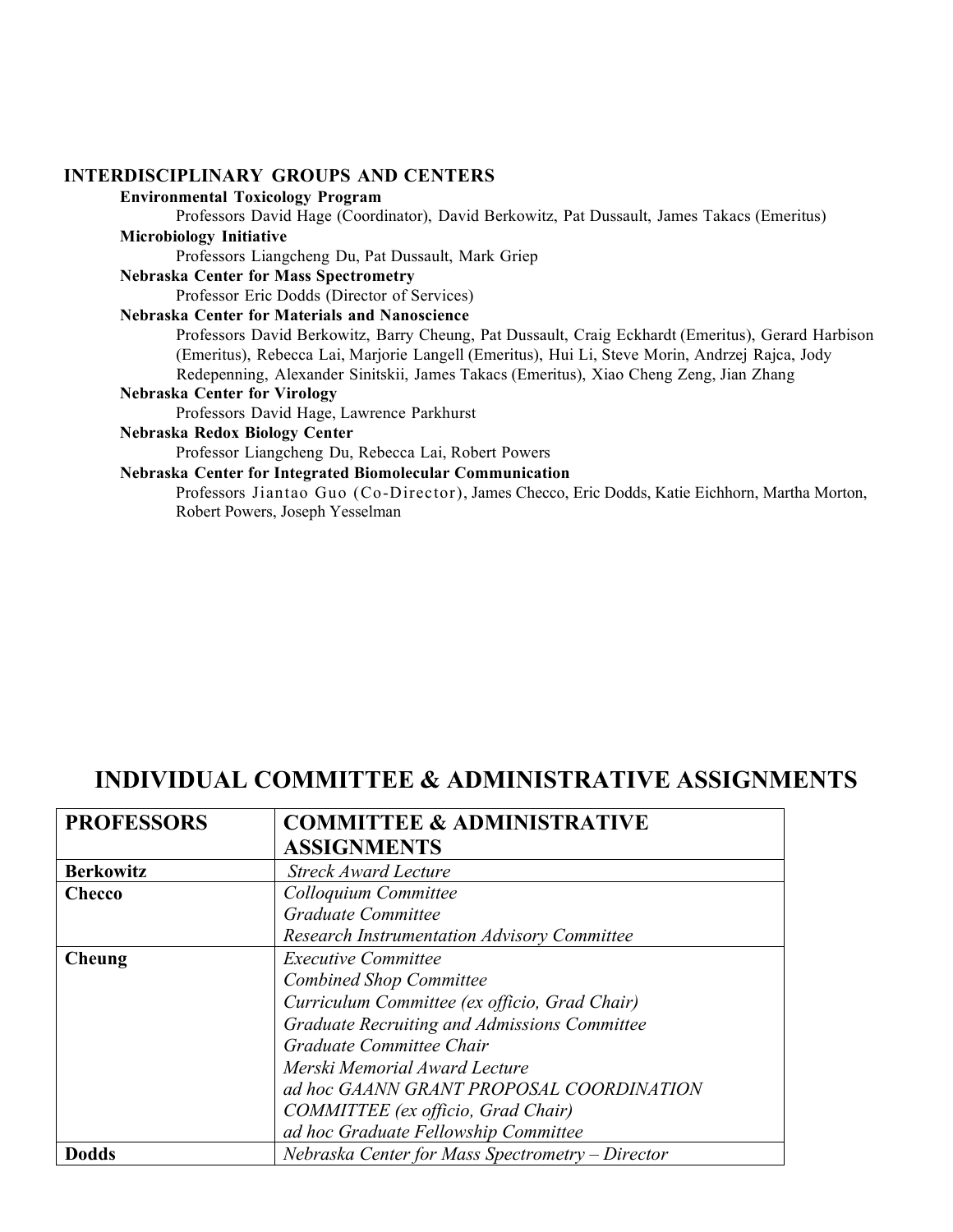|                 | <b>Analytical Division Coordinator</b>                      |
|-----------------|-------------------------------------------------------------|
|                 | <b>Executive Committee</b>                                  |
|                 | Colloquium Committee (2013)                                 |
|                 | Faculty Review Subcommittee for Prof. Catherine Eichhorn    |
|                 |                                                             |
|                 | Faculty Review Subcommittee for Prof. Eric Malina           |
|                 | Faculty Review Subcommittee for Prof. Alena Moon            |
|                 | M. L. Gross Award Lecture - Chair                           |
|                 | <b>Research Instrumentation Advisory Committee</b>          |
|                 | ad hoc GAANN Grant Proposal Coordination Committee          |
| Du              | Department Vice Chair                                       |
|                 | Executive Committee (ex officio as Vice-Chair)              |
|                 | Awards and Scholarship Committee                            |
|                 | Faculty Review Subcommittee for Prof. James Checco          |
|                 | Faculty Review Subcommittee for Prof. Eric Dodds            |
|                 | Faculty Review Subcommittee for Prof. Jiantao Guo - Chair   |
|                 | Faculty Review Subcommittee for Prof. Rebecca Lai           |
|                 | Faculty Review Subcommittee for Prof. Martha Morton         |
|                 | Safety and Environment Committee (ex officio as Vice Chair) |
| <b>Dussault</b> | Hamilton Award Lecture (2020)                               |
| Eichhorn        | Award and Scholarship Committee                             |
|                 | Graduate Recruiting and Admissions Committee                |
|                 | <b>Safety and Environment Committee</b>                     |
|                 |                                                             |
| Griep           | Chemistry Day Committee – Chair                             |
|                 | Curriculum Committee - Chair                                |
|                 | Faculty Review Subcommittee for Prof. Catherine Eichhorn -  |
|                 | Chair                                                       |
|                 | Faculty Review Subcommittee for Prof. Rebecca Lai           |
|                 | Faculty Review Subcommittee for Prof. Eric Malina - Chair   |
|                 | Faculty Review Subcommittee for Prof. Alena Moon - Chair    |
|                 | Dewey-Kelly Award Lecture                                   |
|                 | Militzer-Georgi Lecture                                     |
|                 | ad hoc REU Grant Management Committee - Chair               |
| Guo, J          | <b>Executive Committee</b>                                  |
|                 | Colloquium Committee (2012)                                 |
|                 | <b>Faculty Review Subcommittee for Prof. James Checco</b>   |
|                 | Dewey-Kelly Award Lecture – Chair                           |
|                 | Safety and Environment Committee $-$ Co-Chair               |
|                 | ad hoc Building Safety and Infrastructure Committee         |
| Guo, Y          | Colloquium Committee (2021)                                 |
|                 | <b>Combined Shop Committee</b>                              |
|                 | Graduate Recruiting and Admissions Committee                |
|                 | Rieke Award Lecture                                         |
|                 |                                                             |
|                 | Research Instrumentation and Advisory Committee             |
|                 | <b>Safety and Environment Committee</b>                     |
| Hage            | Faculty Review Subcommittee for Prof. James Checco - Chair  |
|                 | <b>Faculty Review Subcommittee for Prof. Eric Dodds</b>     |
|                 | Faculty Review Subcommittee for Prof. Rebecca Lai – Chair   |
|                 | Faculty Review Subcommittee for Prof. Steve Morin - Chair   |
|                 | Graduate Committee                                          |
| <b>Hartung</b>  | <b>Chemistry Day Committee</b>                              |
|                 | <b>Safety and Environment Committee</b>                     |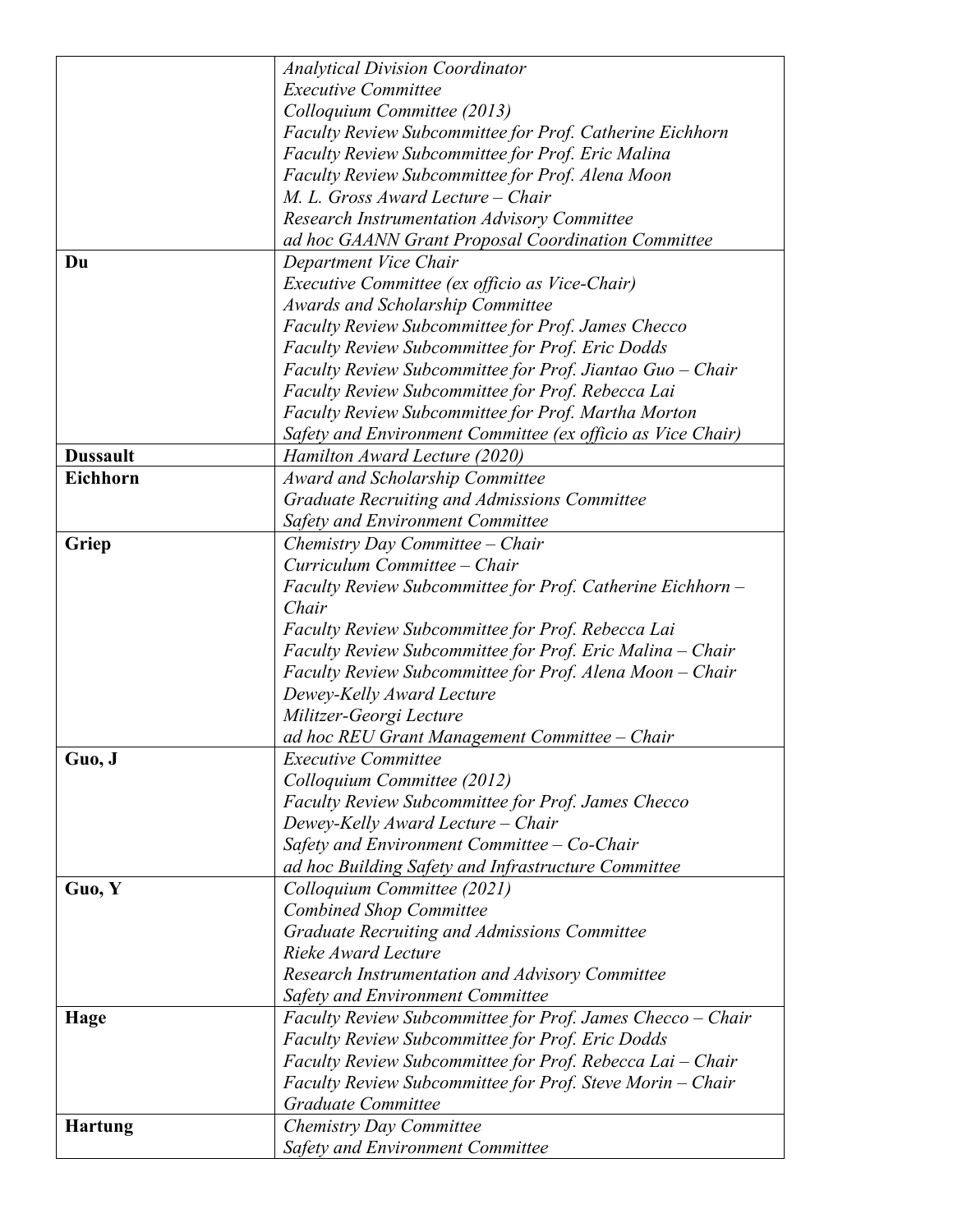|               | Undergraduate Grade Appeals Committee                                     |
|---------------|---------------------------------------------------------------------------|
| Kautz         | Coordinator of General Chemistry                                          |
|               | <b>Awards and Scholarship Committee</b>                                   |
|               | Chemistry Day Committee                                                   |
|               | Curriculum Committee                                                      |
|               | Faculty Review Subcommittee for Prof. Eric Malina                         |
|               | Undergraduate Grade Appeals Committee                                     |
| Lai           | <b>Chemistry Day Committee</b>                                            |
|               | Faculty Review Subcommittee for Prof. Alena Moon                          |
|               | Faculty Review Subcommittee for Prof. Joseph Yesselman                    |
|               | Sommer Award Lecture                                                      |
|               | Program Assessment Committees - Chair for Graduate Students               |
|               | ad hoc GAANN Grant Proposal Coordination Committee - Chair                |
| Li            | Chief Undergraduate Advisor                                               |
|               | Colloquium Committee (2020)                                               |
|               | Curriculum Committee                                                      |
|               | Faculty Review Subcommittee for Prof. Joseph Yesselman                    |
|               | NC3 Award Lecture                                                         |
|               | Program Assessment Committee - Chair for Undergraduate                    |
|               | <b>Students</b>                                                           |
|               | Undergraduate Grade Appeals Committee                                     |
| <b>Malina</b> | Curriculum Committee                                                      |
|               | Program Assessment Committee – Chair for ACE, assist both                 |
|               | grad & undergrad                                                          |
|               |                                                                           |
| Moon          | Undergraduate Grade Appeals Committee – Chair                             |
|               | Student ACS Affiliate Advisor<br>Awards and Scholarship Committee         |
|               | Colloquium Committee (2019)                                               |
|               | Curriculum Committee                                                      |
|               | Graduate Committee                                                        |
|               |                                                                           |
| <b>Morin</b>  | ad hoc REU Grant Management Committee<br>Awards and Scholarship Committee |
|               | Chemistry Day Committee                                                   |
|               | Colloquium Committee (2018)                                               |
|               | Faculty Review Subcommittee for Prof. Yinsheng Guo                        |
|               | Graduate Recruiting and Admissions Committee - Chair                      |
|               | Graduate Committee (ex officio Graduate admissions, non-                  |
|               |                                                                           |
|               | <i>voting</i> )<br>Web Oversight Committee-Co-Chair                       |
|               | ad hoc Graduate Fellowship Committee – Graduate Admissions                |
|               | Chair                                                                     |
| <b>Morton</b> | Chemical Hygiene Officer, Safety Director and Emergencies, Co-            |
|               | Chair                                                                     |
|               | Director of Research Instrumentation Facility                             |
|               | Research Instrumentation Advisory Committee - Chair                       |
|               | Safety and Environment Committee $-$ Co-Chair                             |
|               |                                                                           |
|               | Ad hoc Building and Safety Infrastructure Committee                       |
| <b>Powers</b> | <b>Analytical Division Coordinator</b>                                    |
|               | <b>PLU</b> Faculty Advisor<br><b>Executive Committee</b>                  |
|               |                                                                           |
|               | Faculty Review Subcommittee for Prof. Barry Cheung – Chair                |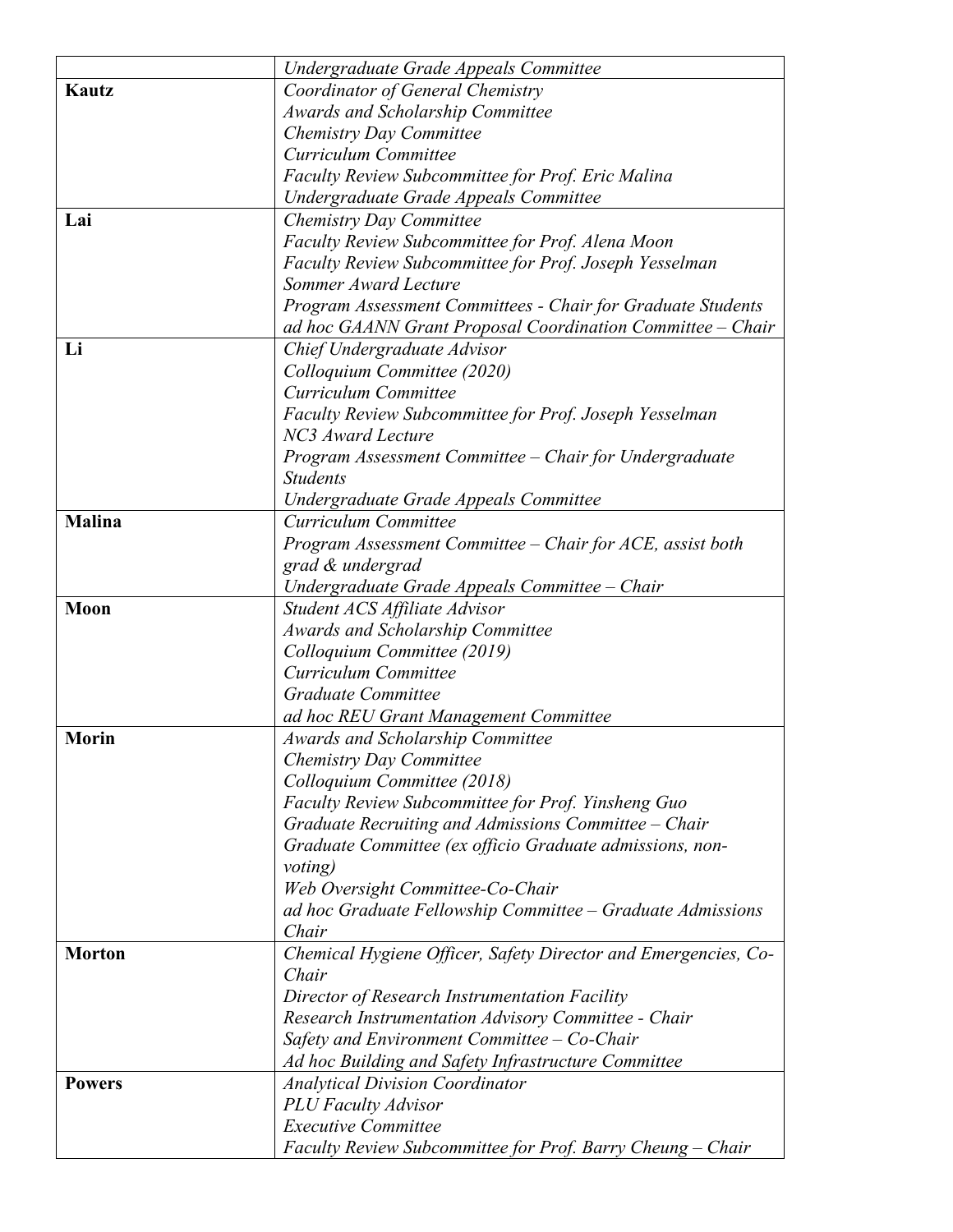|              | Faculty Review Subcommittee for Prof. Eric Dodds – Chair      |
|--------------|---------------------------------------------------------------|
|              | Faculty Review Subcommittee for Prof. Catherine Eichhorn      |
|              | Faculty Review Subcommittee for Prof. Jiantao Guo             |
|              | Faculty Review Subcommittee for Prof. Martha Morton – Chair   |
|              | Faculty Review Subcommittee for Prof. Joseph Yesselman -      |
|              | Chair                                                         |
|              | Graduate Committee                                            |
|              | PLU Lectureship                                               |
|              | <b>Research Instrumentation Advisory Committee</b>            |
| Rajca        | Library Representative                                        |
|              | Faculty Review Subcommittee for Prof. Jiantao Guo             |
|              | Faculty Review Subcommittee for Prof. Hui Li                  |
|              | Faculty Review Subcommittee for Prof. Stephen Morin           |
|              | Faculty Review Subcommittee for Prof. Martha Morton           |
|              | <b>Research Instrumentation Advisory Committee</b>            |
| Redepenning  | Department Chair                                              |
|              | Executive Committee - Chair                                   |
|              | Graduate Recruiting Committee (ex officio, Department Chair,  |
|              | non-voting)                                                   |
|              | Graduate Committee (ex officio, Department Chair, non-voting) |
|              | Rieke Award Lecture – Chair                                   |
|              | ad hoc GAANN Grant Proposal Coordination Committee            |
|              | (Department Chair, ex officio)                                |
|              | ad hoc Graduate Fellowship Committee (Department Chair)       |
|              | ad hoc Building Safety and Infrastructure Committee (Chair)   |
| Sinitskii    | <b>Inorganic Division Coordinator</b>                         |
|              | <b>Executive Committee</b>                                    |
|              | Colloquium Committee (2014)                                   |
|              | Faculty Review Subcommittee for Prof. Barry Cheung            |
|              | Faculty Review Subcommittee for Prof. Yinsheng Guo            |
|              | Faculty Review Subcommittee for Prof. Hui Li                  |
|              | Faculty Review Subcommittee for Prof. Stephen Morin           |
|              | Rieke Award Lecture                                           |
|              | <b>Research Instrumentation Advisory Committee</b>            |
|              | <b>Safety and Environment Committee</b>                       |
|              | Web Oversight Committee                                       |
| Yesselman    | Organic and Chemical Biology Division Coordinator             |
|              | <b>Awards and Scholarship Committee</b>                       |
|              | Web Oversight Committee                                       |
|              | Ad hoc Building Safety and Infrastructure Committee           |
| Zeng         | <b>Physical Division Coordinator</b>                          |
|              | Awards and Scholarship Committee - Chair                      |
|              | Faculty Review Subcommittee for Prof. Barry Cheung            |
|              | Faculty Review Subcommittee for Prof. Yinsheng Guo – Chair    |
|              | Faculty Review Subcommittee for Prof. Hui Li – Chair          |
|              | Merski Memorial Award Lecture                                 |
|              | $NC3$ Lecture – Chair                                         |
|              | <b>Washburn Award Lecture</b>                                 |
| <b>Zhang</b> | Colloquium Committee (2016)                                   |